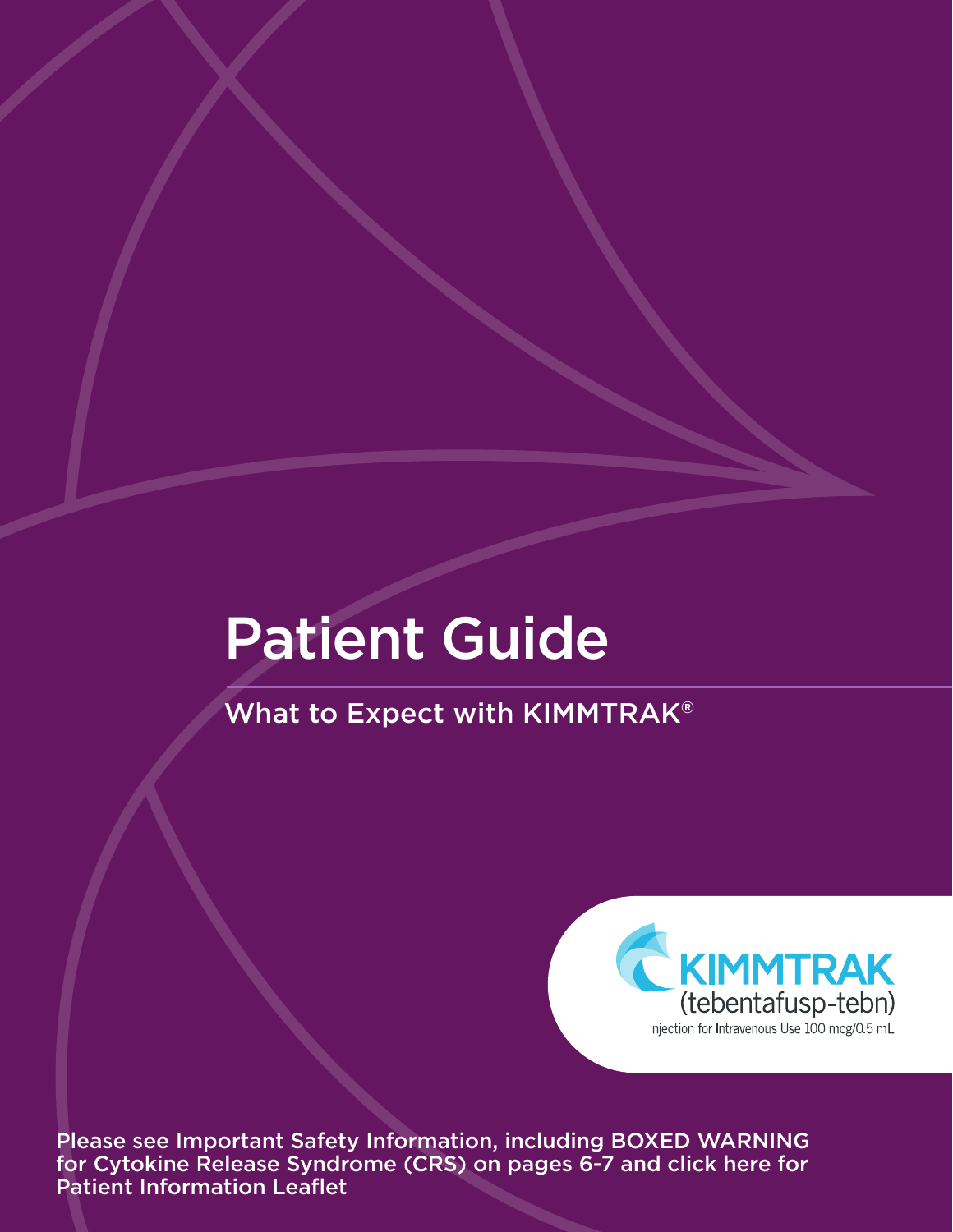# **What is KIMMTRAK?**

KIMMTRAK is a prescription medicine used to treat HLA-A\*02:01 positive adults with uveal melanoma that cannot be removed by surgery or has spread. Your doctor will give you a blood test to see if you are HLA-A\*02:01 positive and determine if KIMMTRAK is right for you. For more information about KIMMTRAK, visit www.KIMMTRAK.com.

# **How will I receive KIMMTRAK?**

KIMMTRAK will be given to you by intravenous (IV) infusion into your vein for 15 to 20 minutes.

# **How often will I receive KIMMTRAK?**

KIMMTRAK is usually given every week. Your dose should increase over the first three visits then remain consistent. Your healthcare provider will decide how many treatments you need.

### **What can I expect when I receive my infusion of KIMMTRAK?**

### **You will need to be monitored for side effects during and after receiving KIMMTRAK.**

- For at least your first 3 infusions, you will be monitored during your infusion and for at least **16 hours** after. This is the period of time that it would be likely that certain serious side effects may be seen.
	- Your vital signs (temperature, pulse rate, respiratory rate, and blood pressure) will be taken at least every 4 hours
- After the first 3 infusions:

*If you tolerated KIMMTRAK well and you didn't have significant side effects*:

- You will be monitored during your infusions and typically for a minimum of 30 minutes after your infusions
- Your vital signs (temperature, pulse rate, respiratory rate, and blood pressure) will be taken at least twice after each infusion

*If you did have significant side effects*, you may need to be monitored longer and your treatment may be delayed

### **Before your infusion, your healthcare provider may adjust your other medications.**

2 Please see Important Safety Information, including **BOXED WARNING for CRS** on pages 6-7 and click [here](https://www.immunocore.com/download_file/311/0) for Patient Information Leaflet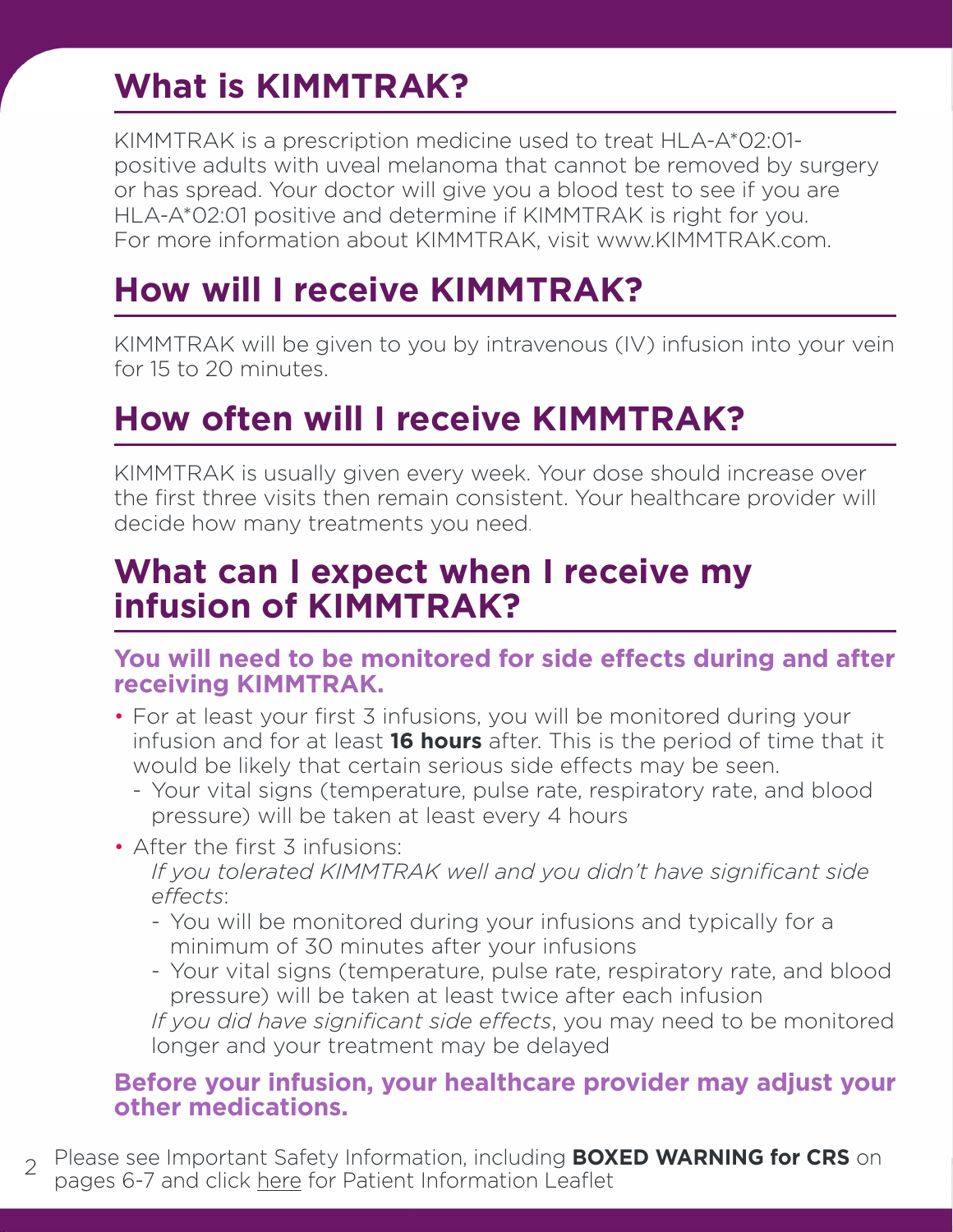### **Why do I need to be monitored when I receive KIMMTRAK?**

KIMMTRAK can cause side effects that can be severe or life threatening. Side effects such as CRS or skin reactions are most likely to occur during the first 3 infusions. Symptoms of CRS, skin reactions and liver issues are listed below.

Treatment-related side effects were generally predictable, manageable with appropriate treatment, and typically resolved after the first 3 doses. To manage potential side effects your doctor may give you IV fluids, medicine, or supplemental oxygen. You will be monitored during and after your infusion so any side effects can be treated as soon as possible. Your healthcare provider will do blood tests to check your liver before you start KIMMTRAK and during treatment with KIMMTRAK.

### **Call or see your healthcare provider right away if you develop any symptoms of the following problems.**

### **Cytokine Release Syndrome (CRS)**

S*ymptoms may include any of the following:*

- Fever
- Tiredness or weakness
- Vomiting
- Chills
- Nausea
- Low blood pressure
- Dizziness and light headedness
- Headache
- Wheezing and trouble breathing
- Rash

### **Skin Reactions**

*Symptoms may include any of the following:*

- Patchy or extensive redness, burning, pain, itching or swelling of skin (rash)
- Redness, pain, or swelling around the eye, eyelid, or inner lining of the eyelid
- Dry skin and skin peeling

### **Liver Issues**

*Symptoms may include any of the following:* 

- Right-sided abdominal pain
- Yellowing of the skin or eyes

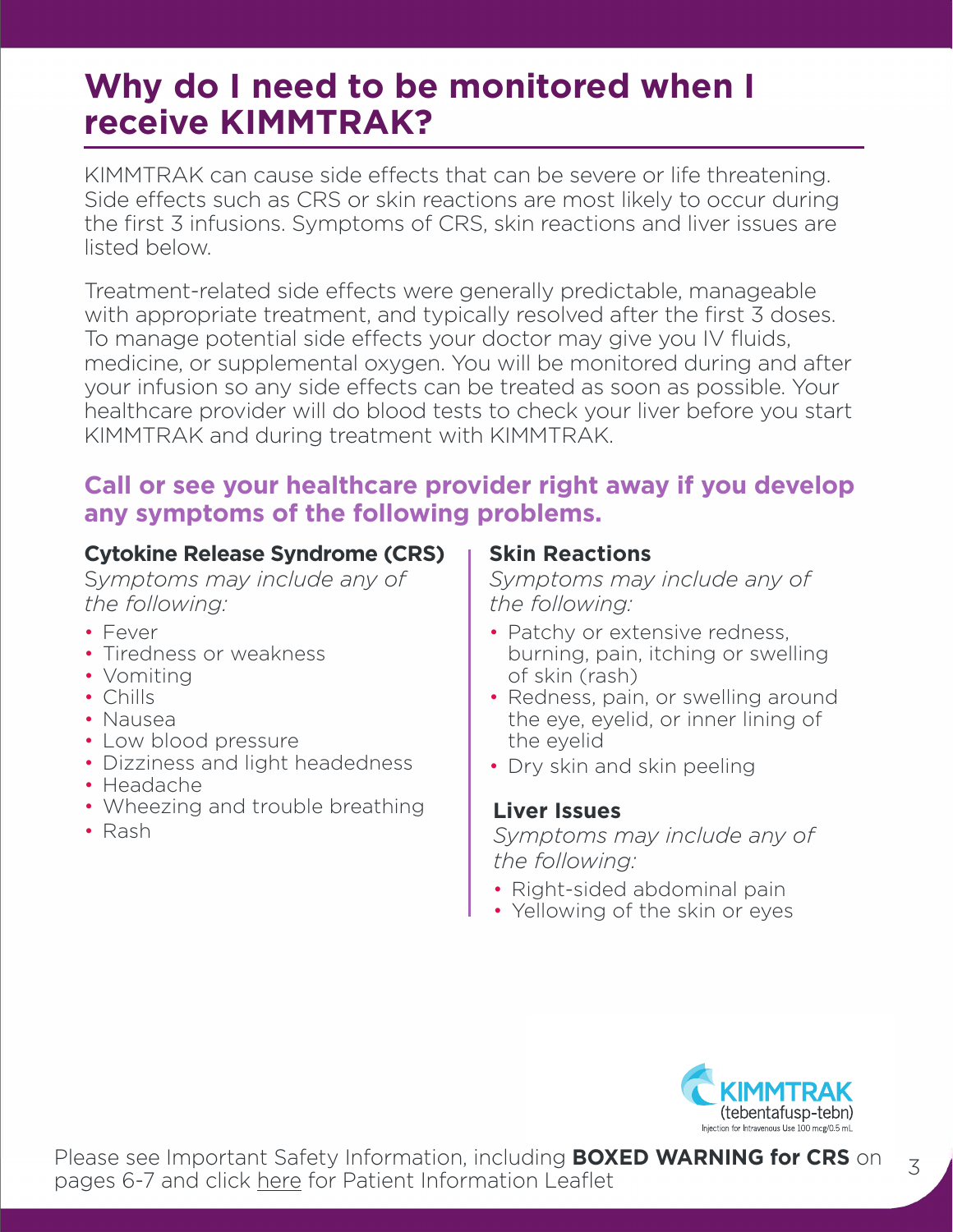# **What should I do if I develop a side effect when I go home after my infusion?**

Call your healthcare provider right away if you develop any symptoms after receiving your treatment with KIMMTRAK.

### **Why do I need to receive KIMMTRAK every week?**

KIMMTRAK was shown to be effective in treating uveal melanoma that has grown or spread in people who have the HLA-A\*02:01 variant gene when given every week. Your healthcare provider will decide how long you need to stay on treatment.

To increase your chances to experience the overall survival benefit seen in clinical trials, you should receive KIMMTRAK weekly, as prescribed. Call your healthcare provider if, for any reason, you are unable to go to your infusion appointment.

After infusion of KIMMTRAK, you will be required to stay at the infusion site to be monitored by healthcare providers for side effects. Ask the doctor or nurse if you have any questions or feel unwell.

# **Reminders for Your Appointments**

The first 3 times you receive KIMMTRAK, you will need to be monitored during your infusion and for at least **16 hours** after your infusion.



Your healthcare team will watch you during and for at least **16 hours** after you are given each of the first 3 doses.

Please see Important Safety Information, including **BOXED WARNING for CRS** on pages 6-7 and click <u>here</u> for Patient Information Leaflet  $\Delta$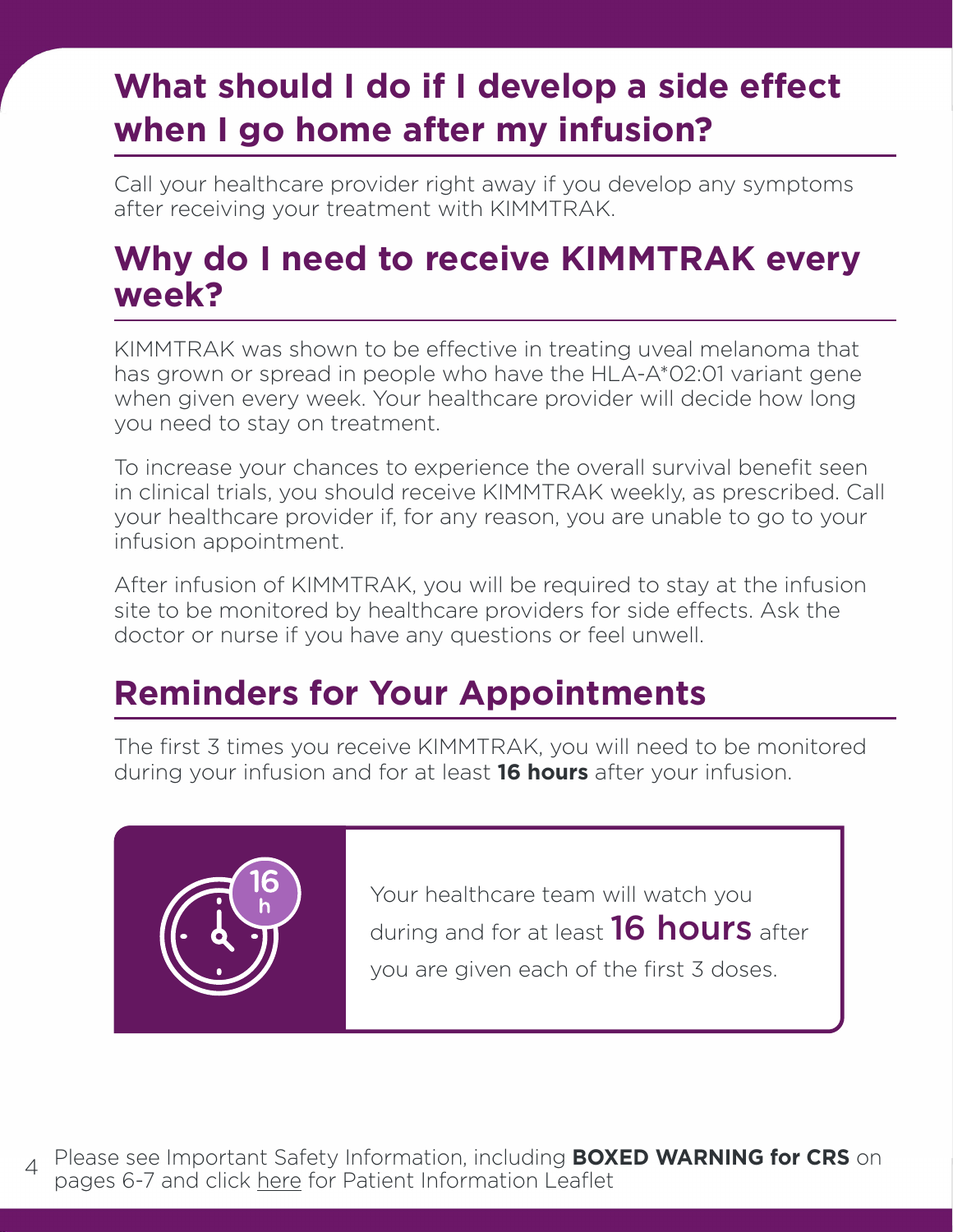

If you tolerated your first 3 doses of KIMMTRAK well, you will be watched for a minimum of **30 minutes** after your next doses.

After the first 3 infusions, if you tolerated KIMMTRAK well, you will be monitored during your infusion and typically for 30 minutes after each infusion. If you did not tolerate KIMMTRAK well, you may need to be monitored longer.

Starting with your 4th infusion, you may be able to move to an infusion center in your community. Talk to your care team to see if this is an option for you.

# **Tips for Your Appointments**

Talk to your care team to find out what to expect when you get your infusion. It is helpful to make a list of questions you may have ahead of time so you can be fully prepared.

While the infusion time for KIMMTRAK is approximately 15 to 20 minutes, you will need to be observed for at least **16 hours** following each of the first 3 doses. Consider the following:



Bring a book, audio book, iPad, laptop, or whatever you enjoy doing to pass the time or need to be able to get some work done. Remember chargers for electronic devices.



Bring a snack and something to drink.



Bring your own blanket or sweater from home in case you feel cold.



Wear comfortable clothes so you can feel relaxed. Avoid loose-fitting underwear because it may rub against your skin. Don't wear jewelry, a watch, or anything else that may be irritating if you have a skin reaction to the treatment.



Where allowed by the infusion facility, bring someone with you to keep you company.



Please see Important Safety Information, including **BOXED WARNING for CRS** on pages 6-7 and click [here](https://www.immunocore.com/download_file/311/0) for Patient Information Leaflet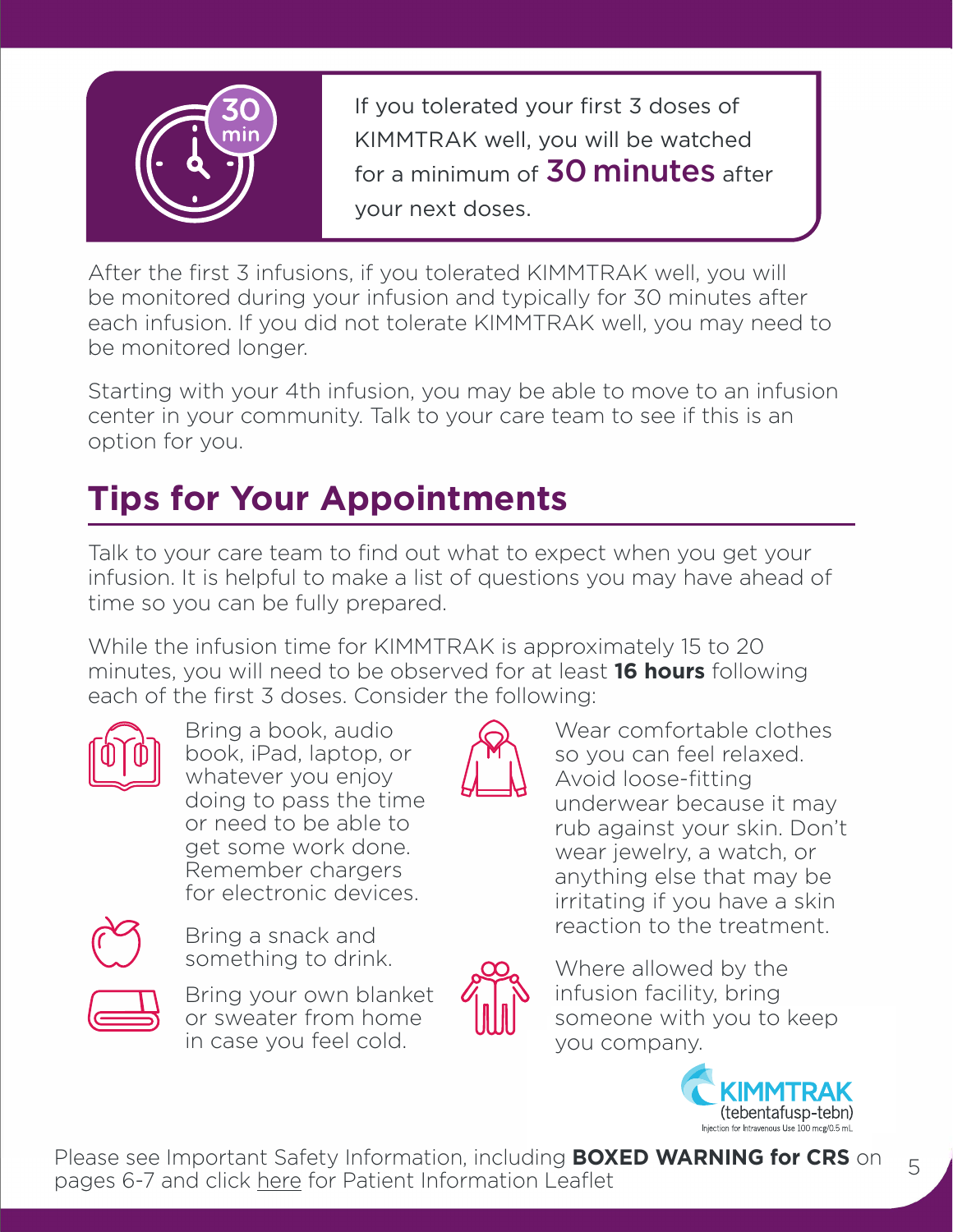# **Indication and Important Safety Information Including Boxed Warning**

### **Usage**

KIMMTRAK is a prescription medicine used to treat HLA-A\*02:01-positive adults with uveal melanoma that cannot be removed by surgery or has spread.

### **Important Safety Information**

### **What is the most important information I should know about KIMMTRAK?**

**KIMMTRAK can cause serious side effects that can be severe or life threatening and usually happen within the first three infusions, including:** 

### • **Cytokine Release Syndrome (CRS). Symptoms of CRS may include:**

• fever

- low blood pressure
- tiredness or weakness • dizziness and light-headedness
- vomiting
- headache
	- wheezing and trouble breathing
- chills
- nausea

• rash

Tell your healthcare provider right away if you get any of these symptoms. Your healthcare provider will check for these problems during treatment with KIMMTRAK. Your healthcare provider may temporarily stop or completely stop your treatment with KIMMTRAK if you have severe side effects.

#### See **"KIMMTRAK can cause other serious side effects"** for more information.

### **Before receiving KIMMTRAK, tell your healthcare provider about all of your medical conditions, including if you:**

• are pregnant or plan to become pregnant. KIMMTRAK may harm your unborn baby. Tell your healthcare provider if you become pregnant during treatment with KIMMTRAK.

### **For females who are able to become pregnant:**

- Your healthcare provider should do a pregnancy test before you start treatment with KIMMTRAK.
- Use an effective form of birth control during treatment with KIMMTRAK and for at least 1 week after the last dose of KIMMTRAK.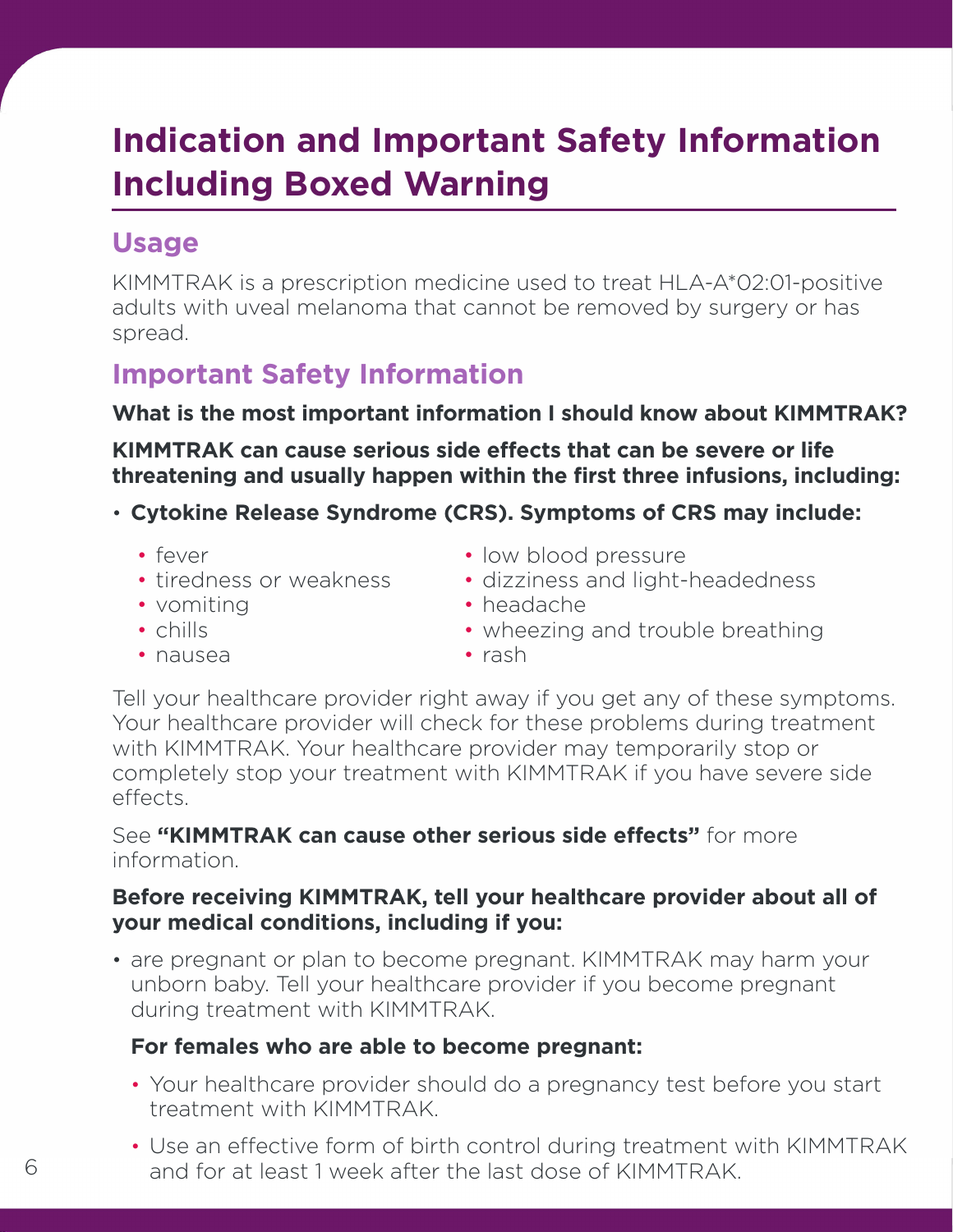• are breastfeeding or plan to breastfeed. It is not known if KIMMTRAK passes into your breast milk. Do not breastfeed during the treatment with KIMMTRAK and for at least 1 week after the last dose of KIMMTRAK.

#### **Tell your healthcare provider about all medicines you take, including prescription and over-the-counter medicines, vitamins, and herbal supplements.**

### **KIMMTRAK can cause other serious side effects, including:**

- **Skin reactions.** KIMMTRAK may cause skin reactions that require treatment. Tell your healthcare provider if you get symptoms of skin reactions—such as rash, itching, or skin swelling—that are severe and do not go away.
- **Abnormal liver blood tests**. Your healthcare provider will do blood tests to check your liver before you start KIMMTRAK and during treatment with KIMMTRAK. Tell your healthcare provider if you get symptoms of liver problems such as right-sided abdominal pain or yellowing of the skin or eyes.

### **The most common side effects of KIMMTRAK include:**

- cytokine release syndrome (CRS)
- rash
- fever
- itching
- tiredness
- nausea
- chills
- stomach pain
- swelling
- low blood pressure (symptoms) may include dizziness or lightheadedness)
- dry skin
- headache
- vomiting
- abnormal liver blood tests

These are not all the side effects possible with KIMMTRAK.

Call your healthcare provider for medical advice about side effects. You may report side effects to FDA at 1-800-FDA-1088 (1-800-332-1088).

Please read the accompanying Patient Information Leaflet before you receive KIMMTRAK and discuss any questions you have with your healthcare provider.